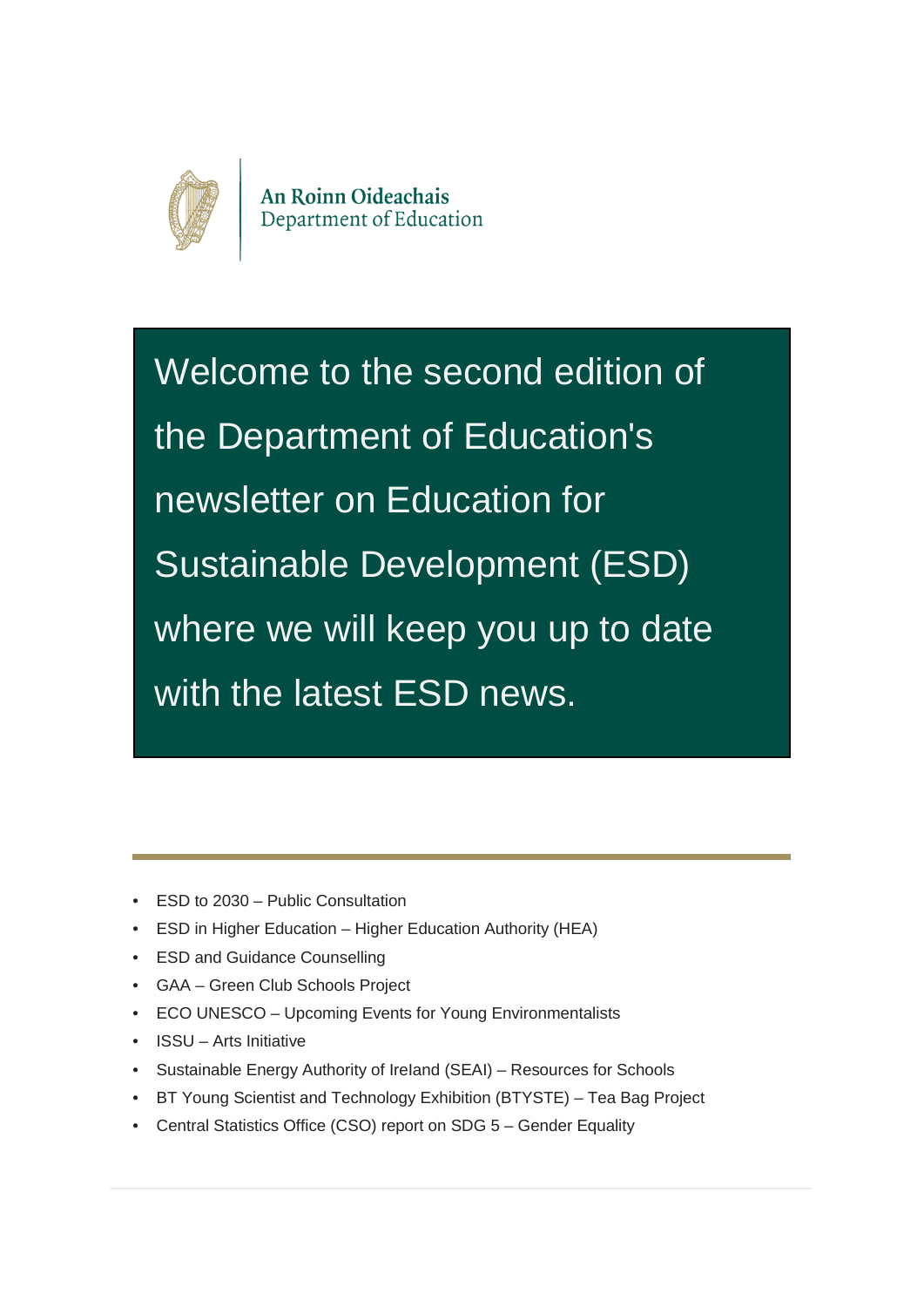#### **ESD to 2030 – Public Consultation**

The Department will hold a Public Consultation on a follow-on ESD Strategy to 2030 during 2021. Details on how you can participate will be published on our website and through social media in the coming months: [Department of Education - ESD](https://education.us2.list-manage.com/track/click?u=18ce7e31f6d7295a5019ca349&id=3939b7d2df&e=257656c78e)



#### **ESD in Higher Education Consultation December 10**

On Thursday, December 10 2020, the Higher Education Authority (HEA) hosted a very successful and lively virtual consultation event on the topic of Education for Sustainable Development in Higher Education.

This event was a precursor to raise awareness of the wider consultation that will be led by the Department of Education this year as part of the process of developing a new national strategy for ESD. It also provided higher education institutions (HEIs) and other stakeholders with an initial opportunity to reflect on progress and consider future priorities.

Over 70 participants from across the sector participated, including representatives from a broad range of higher education institutions; the Department of Further and Higher Education, Research, Innovation and Science; the Department of Education; the Department of Foreign Affairs; the Irish Universities Association; the Union of Students in Ireland; the Irish Development Education Association, and an Taisce.

Alexander Leicht, Chief of Section for ESD at UNESCO, introduced UNESCO's new *Framework for ESD* to 2030 and Leona De Khors, Department of Education, outlined the plans for the national strategy consultation process. The keynote addresses were followed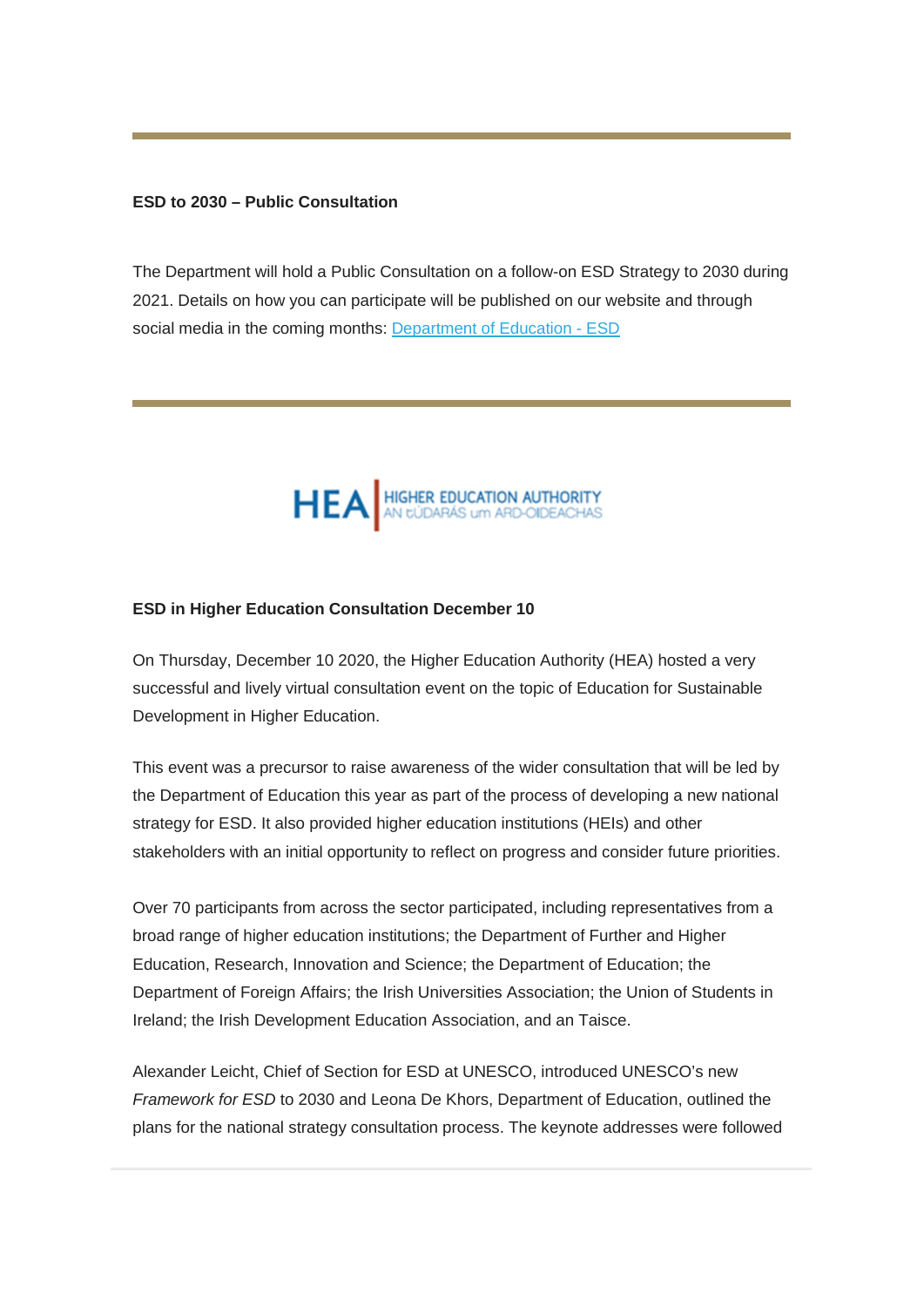by a lively panel discussion on experiences of implementing ESD in higher education curricula and the wider campus environment, from the perspective of students and HEI representatives.

Some of the key messages and recommendations that emerged during the event included the need for partnership and a multi-stakeholder approach to ESD; the urgent need for structural and transformative change; and the importance of a transdisciplinary approach, empowering students, and adequate resourcing of the new strategy. The event report will be widely shared and published on social media shortly.



Lárionad Náisiúnta um Threoir san Oideachas National Centre for Guidance in Education

#### **ESD and Guidance Counselling**

In October 2020, **The National Centre for Guidance in Education (NCGE)** facilitated a forum on the theme of **'An initial investigation into what is the role of Lifelong Guidance in promoting Sustainable Development and Change'**.

Over 130 participants were in attendance (virtually), representing a broad spectrum of guidance provision in Ireland, including further education and training, post-primary, higher education, the Department of Education, the Department of Further and Higher Education, Research, Innovation and Science, State and independent agencies, various representative organisations, private practice as well as international guidance experts.

Through the adoption of this theme NCGE sought to introduce and discuss the concept of the relevancy of guidance to the implementation of the UN Sustainable Development Goals, in particular: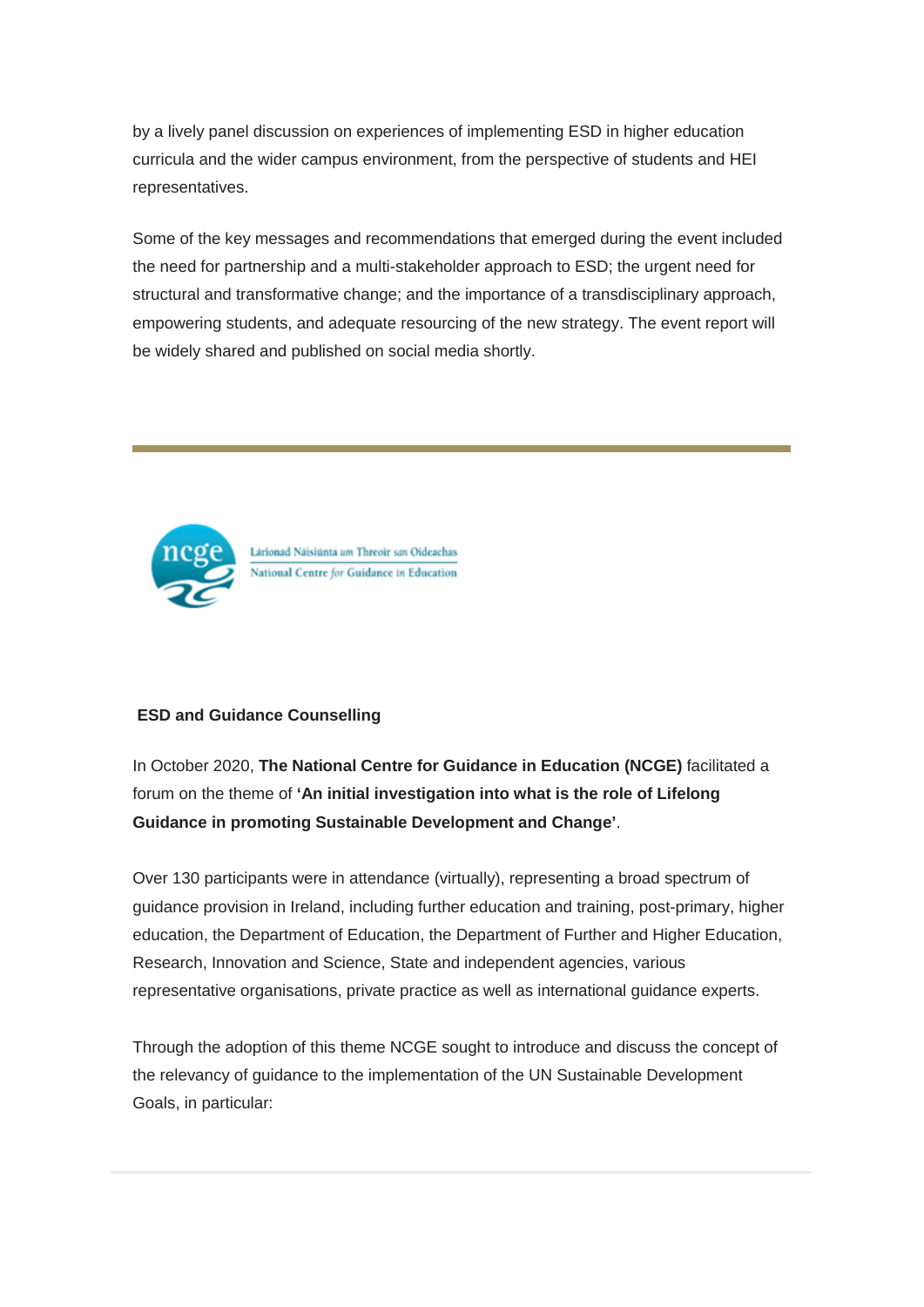**• Goal 4. Ensure inclusive and equitable quality education and promote lifelong learning opportunities for all.**

• **Goal 5. Achieve gender equality and empower all women and girls.**

• **Goal 8. Promote sustained, inclusive and sustainable economic growth, full and productive employment and decent work for all.**

It was clear from participant input that the empowerment that impartial coordinated and integrated guidance delivers has a key role to play in the development, promotion and achievement of both the individual and the collective along a sustainable life journey. As a result, guidance should be at the forefront of supporting the achievement of these ambitious Sustainable Development Goals.

**A recording of the forum and the summary report can be accessed at**  [https://www.ncge.ie/national-forum-guidance](https://education.us2.list-manage.com/track/click?u=18ce7e31f6d7295a5019ca349&id=8417531736&e=257656c78e)

**Additional articles on green guidance are contained in NCGE's recent** *Guidance Matters* **publication. This can be accessed at** [https://www.ncge.ie/guidancematters](https://education.us2.list-manage.com/track/click?u=18ce7e31f6d7295a5019ca349&id=a09f511ecb&e=257656c78e)



#### **GAA**

As part of it[s recently launched](https://education.us2.list-manage.com/track/click?u=18ce7e31f6d7295a5019ca349&id=5218d00368&e=257656c78e) Green Club Programme, the GAA and its sister organisations the Camogie Association and the Ladies Gaelic Football Association, have partnered with the local authority sector and expert organisations across five themes (energy, waste, water, biodiversity and transport) to support sustainable development.

The programme has its origins in the Sustainable Development Goals (SDG) Champions Programme launched in September 2019. Both the GAA and Carlow County Council were among the twelve inaugural SDG Champions and initial informal discussions led to the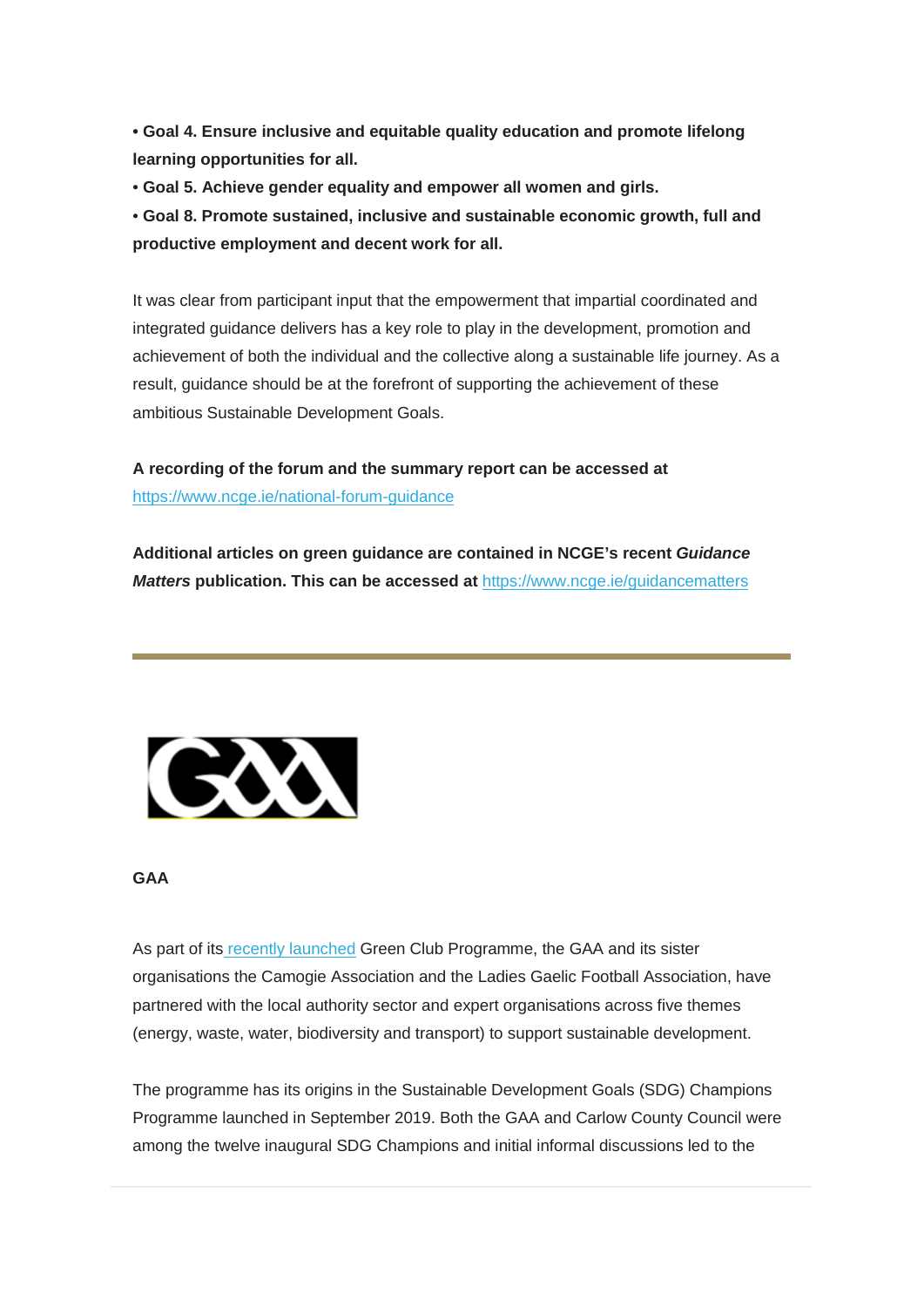establishment in January 2020 of an official Green Club partnership between the County and City Management Association (CCMA) and the GAA, LGFA and Camogie Association.

Phase 1 of the Green Club Pilot Programme has commenced and features approximately 45 clubs – big and small, rural and urban – from across the four provinces, plus a small selection of county and provincial venues. Phase 1, which is modelled on and run in collaboration with the GAA's Healthy Club Project, will run for twelve months with the objective of developing a Green Club Toolkit to be shared, further tested, and refined as the programme expands beyond the initial phase.

To support a more complete community-based intervention and link the club programme to education and action within the school setting, two aligned programmes will be developed, one designed for the primary school setting and the other for inclusion in the GAA PDST Future Leaders Transition Year Programme.

Both programmes will draw on the UNESCO Sustainable Development Goal framework. Both programmes will be developed with the support of the Department of Education's, Education for Sustainable Development Advisory Group and in consultation with young people from both the primary and post-primary school setting.

To find out more about GAA Green Clubs click [here](https://education.us2.list-manage.com/track/click?u=18ce7e31f6d7295a5019ca349&id=72f1a98a69&e=257656c78e)





## **Enter ECO-UNESCO's Young Environmentalist Awards 2021! – Free to Enter**

The Young Environmentalist Awards (YEA) is a fun and exciting way to empower young people aged 10 to 18 to become better citizens, to build awareness of environmental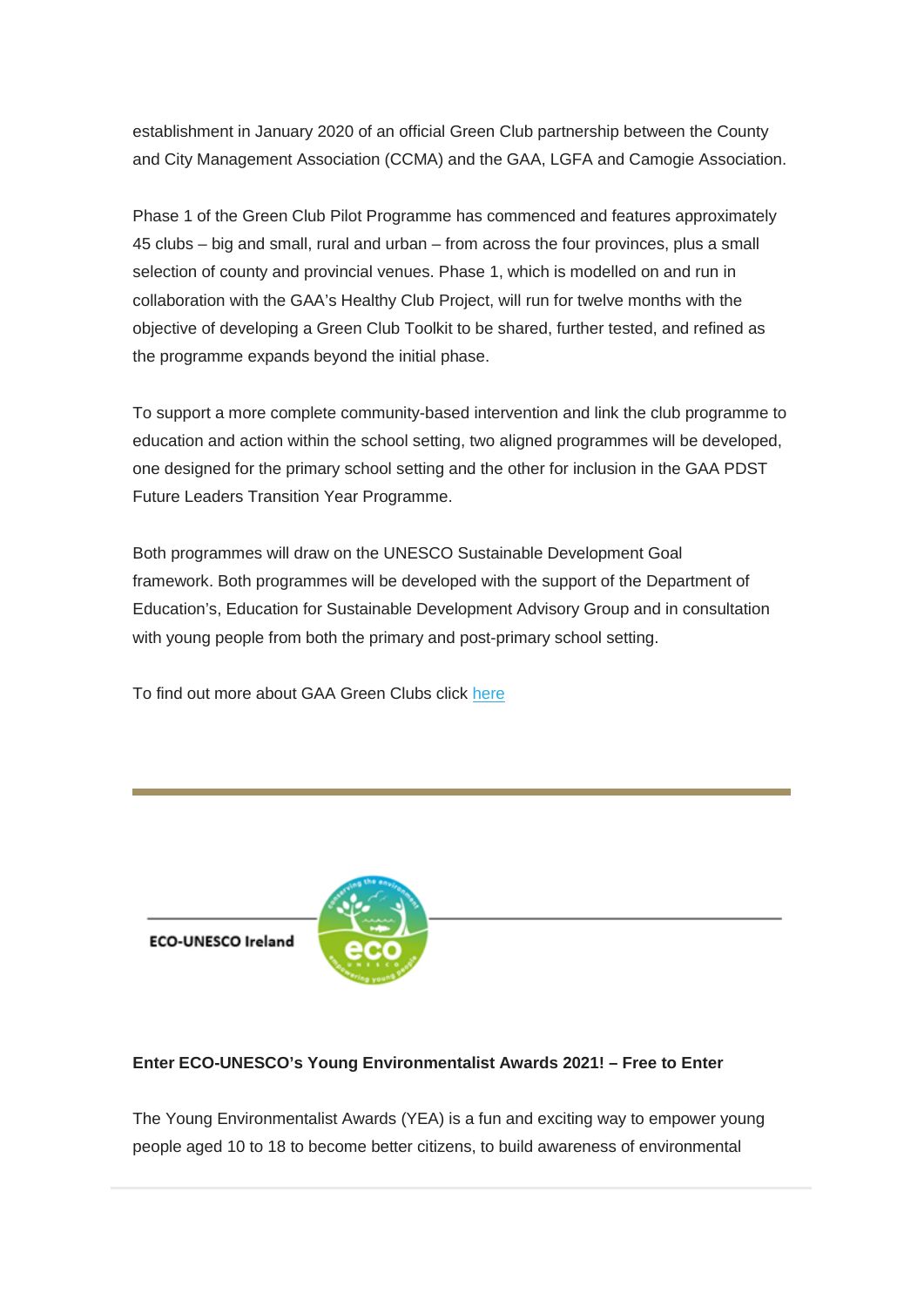issues in the community and promote local actions and lifestyle changes to the environment

It is an environmental awards programme which recognises and rewards the work of young people (10-18) who carry out local environmental action projects. The YEA is a positive and engaging way for young people to learn new skills and protect the environment. ECO-UNESCO has a wide range of supports and resources available including a YEA *Six Steps Programme* manual, trainings and workshops. Submissions are due by 26 February 2021.

Registrations are now open > **[Sign up here](https://education.us2.list-manage.com/track/click?u=18ce7e31f6d7295a5019ca349&id=6e9461d617&e=257656c78e)**

#### **Youth for Sustainable Development Programme**

What future do you want? One which is more environmental & social equal? Then why not join the six-week Youth for Sustainable Development programme? No matter where you live you can join 10 for an hour and a half session once a week.

- Explore topics around climate and social justice
- **Sain key skills, debating, critical analysis, teamwork**
- **b** Develop long-lasting friendships
- Guest speakers, case studies & lots of activities

### **[Sign up here](https://education.us2.list-manage.com/track/click?u=18ce7e31f6d7295a5019ca349&id=8b5fa5144b&e=257656c78e)**

#### **The Heat is On! - European Environmental Youth Summit**

The Environmental Youth Summit (EYS) is a one-year project to bring together young people from Spain, Scotland, and Ireland to learn from each other and experts and influence environmental policy. Participants will take part in workshops, structured dialogue with policymakers, nature excursions, and cultural exchange.

The EYS has partnered with Resilience Earth in Spain, Wester Ross Biosphere in Scotland, and Galloway and Southern Ayrshire Biosphere in Scotland.

#### **When?**

Youth Summit will take place online in three sessions: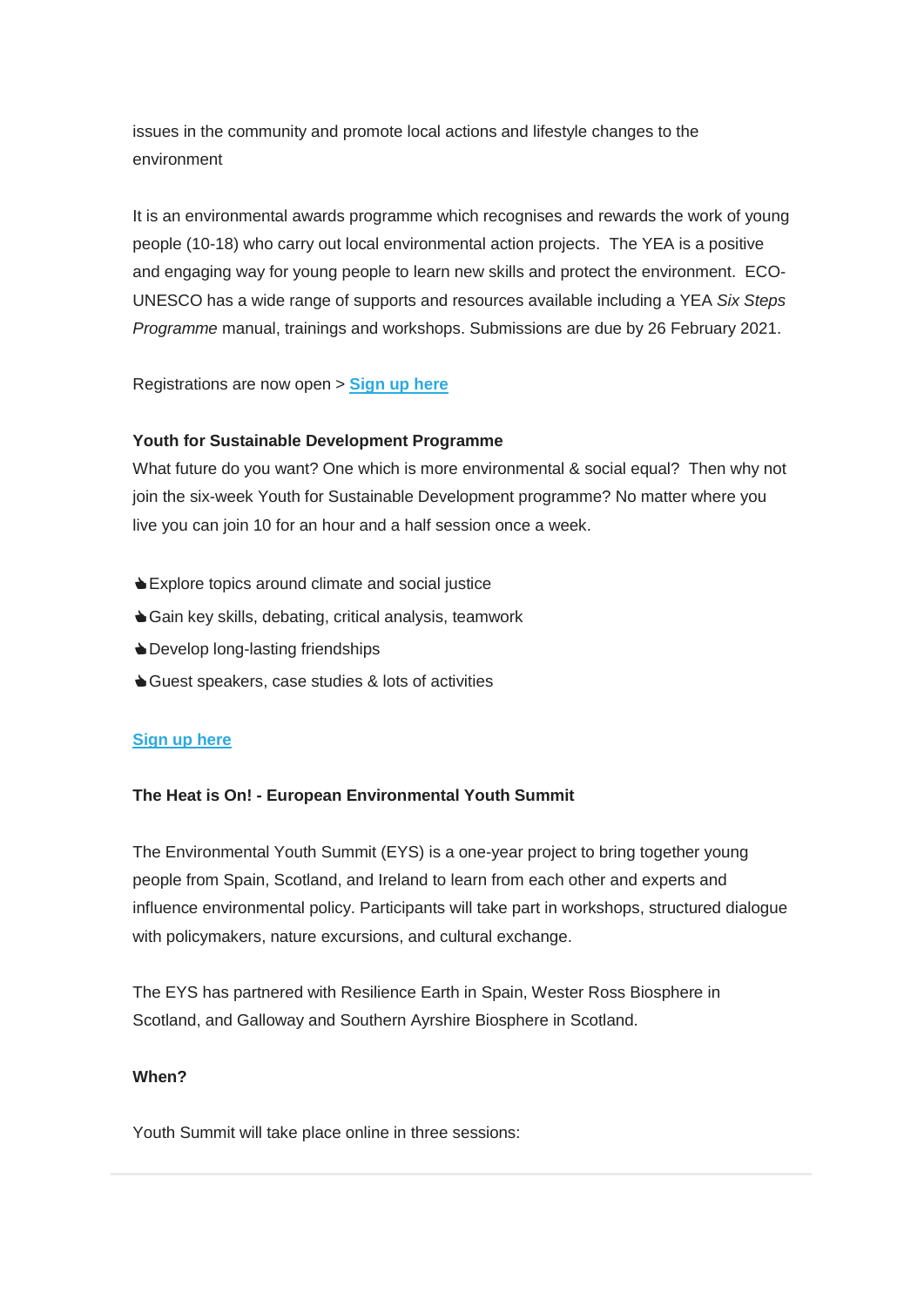1st session: January 25 & 26 and February 3 & 4 2nd session: March 2021 3rd session: May/June.

#### **Who can take part?**

Young people aged 13 – 18 living in Ireland.

**Registrations are now open! > [Sign up here](https://education.us2.list-manage.com/track/click?u=18ce7e31f6d7295a5019ca349&id=c382a9b930&e=257656c78e)**

#### **Irish Second-level Students' Union Arts Initiative**



As part of the new Irish Second-level Students' Union (ISSU) Arts Initiative, participants are invited to submit pieces in relation to the theme of sustainability – What does sustainability look like and mean to you?

Creations should take inspiration from concepts surrounding a sustainable future. Participants may base their ideas on the UN Sustainable Development Goals, or may use a more personal meaning of sustainability.

Pieces of any medium are welcome, and will be categorised as follows: 2D and 3D art (painting, drawing etc. ); digital visual art (photography etc. ); literature (stories, poems etc. ), and performance (drama, spoken word etc. ).

Participants' work and the top pieces selected in each category will be showcased in a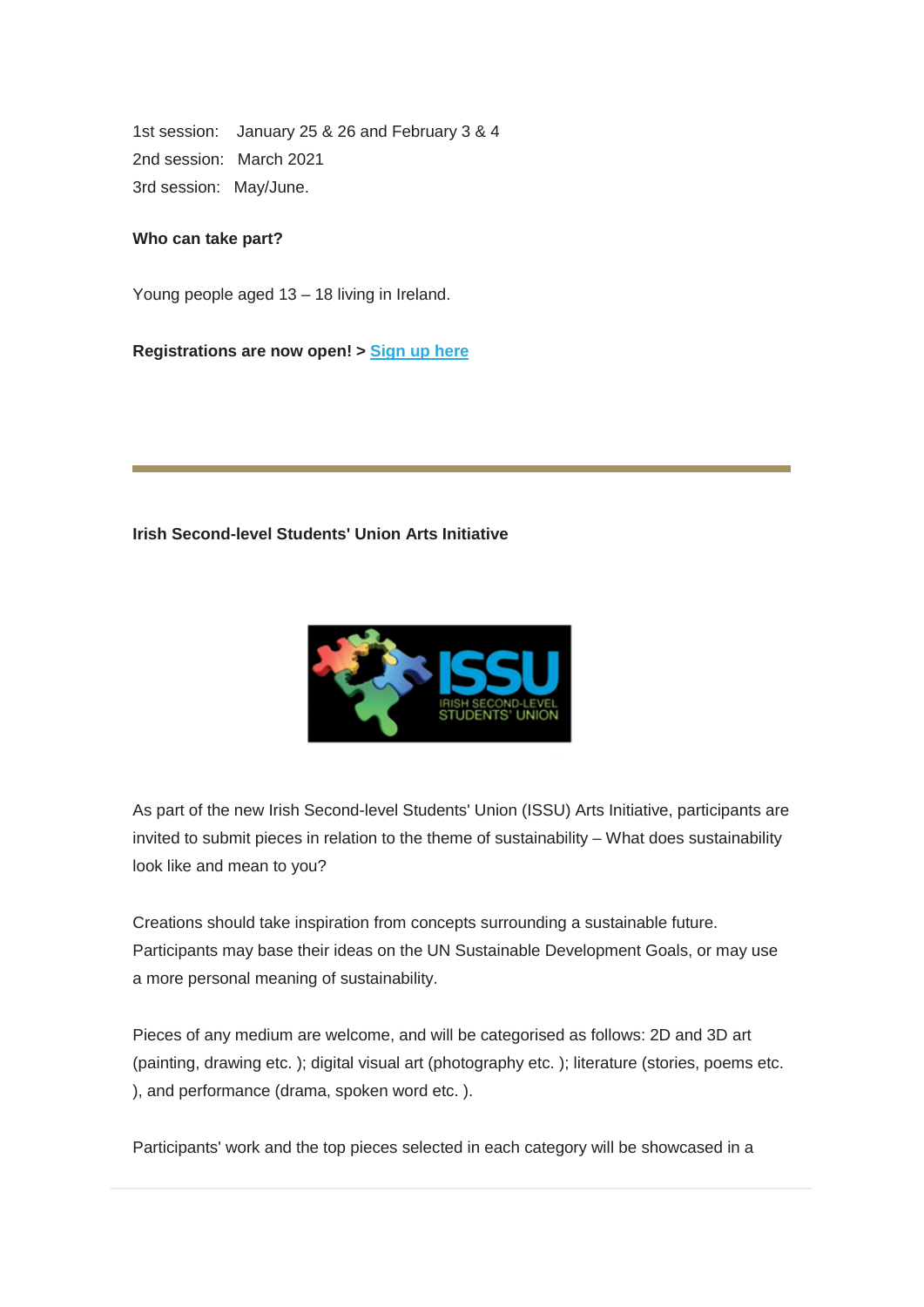virtual art exhibition hosted online, and shared with the ISSU's 480 member schools.

Please contact Beth Doherty at [beth.doherty@issu.ie](mailto:beth.doherty@issu.ie) for details on how to make a submission and the closing date of the competition.

**SEAI Can Help you Teach and Save Energy in School**



## **Teach Energy**

[Primary resources](https://education.us2.list-manage.com/track/click?u=18ce7e31f6d7295a5019ca349&id=9d852ae7ce&e=257656c78e) are linked to the primary science and SESE curriculum. These include: interactive whiteboard lesson plans, factsheets, posters, books including a new reader *Climate SOS*. *Climate SOS* is available to borrow from libraries around the country, order a hard copy or [download an e-book.](https://education.us2.list-manage.com/track/click?u=18ce7e31f6d7295a5019ca349&id=f4ca6f7f3c&e=257656c78e)

[Post-primary](https://education.us2.list-manage.com/track/click?u=18ce7e31f6d7295a5019ca349&id=c39bfde058&e=257656c78e) teachers can use a range of online activities. They are designed to support the teaching and learning of energy and sustainability in the Junior Cycle. They are suitable for students of science, CSPE, geography, home economics and religion. Learning outcomes for each specification are highlighted in each section.

Free teacher and student workshops are available in school or online. These hands-on, interactive workshops will help to bring the themes of energy, climate action and sustainability to life. See the [website](https://education.us2.list-manage.com/track/click?u=18ce7e31f6d7295a5019ca349&id=0c5d2c176d&e=257656c78e) for full details and how to book.

Why not sign up to the [You Tube c](https://education.us2.list-manage.com/track/click?u=18ce7e31f6d7295a5019ca349&id=98b4d6e2f5&e=257656c78e)hannel where you will find student videos as well as energy experiments.

**Save Energy**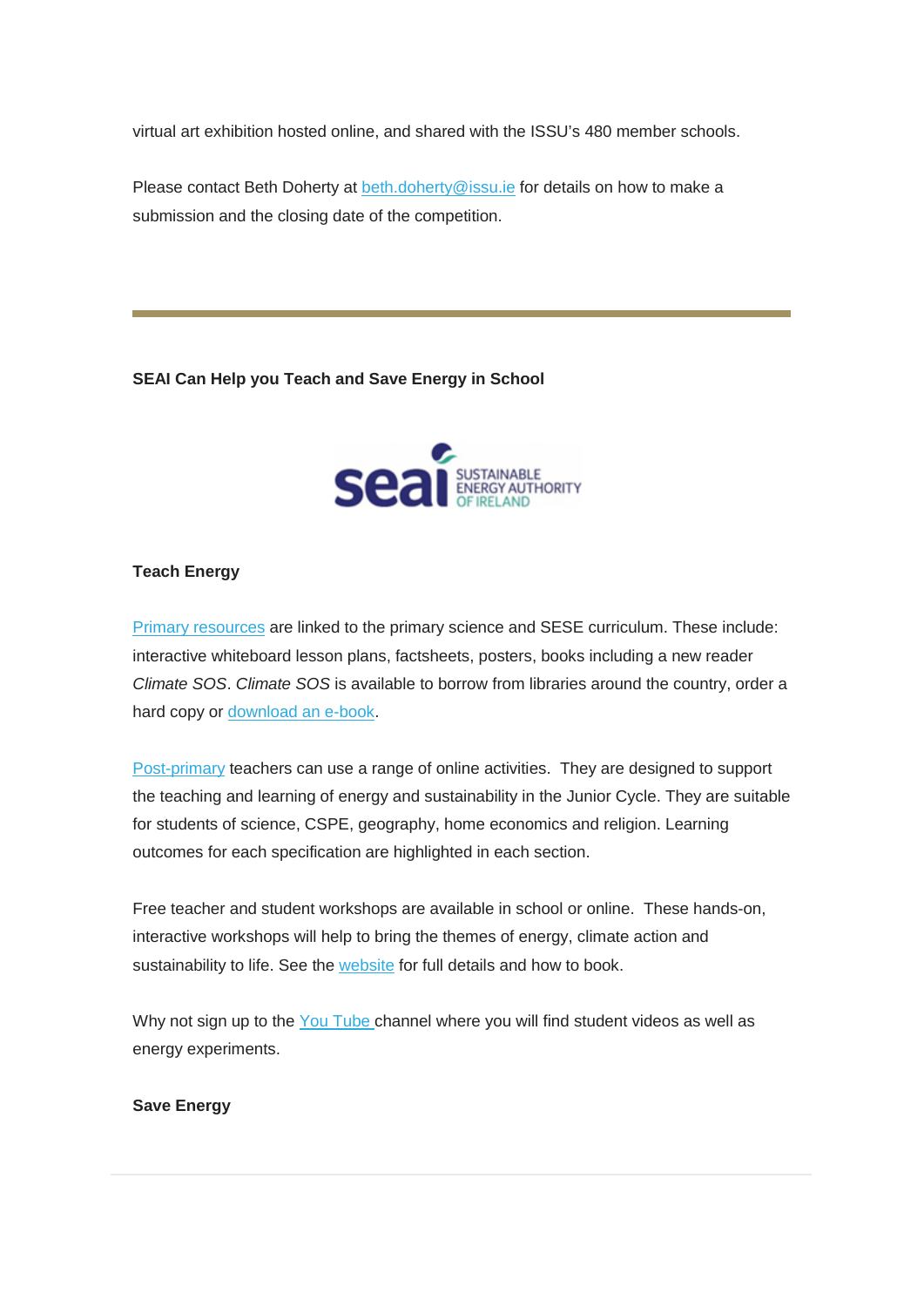In 2019, 70% of schools reported their energy use as part of the statutory obligation for schools to report energy use annually. When you report your energy use you will get a score. You will be able to see any changes in your energy use and it can help you to see what action you might need to take to reduce energy and emissions as well as saving money on bills.

In order to help you complete your annual report SEAI is offering free online workshops form 23 February 23 to 5 March to show you how to use the online system. Get more [information and book your workshop today.](https://education.us2.list-manage.com/track/click?u=18ce7e31f6d7295a5019ca349&id=451f54f66b&e=257656c78e)

Deadline for submission of energy use is **16 April 2021.**

Contact SEAI Schools at [www.seai.ie/schools](https://education.us2.list-manage.com/track/click?u=18ce7e31f6d7295a5019ca349&id=4ed10a3460&e=257656c78e) or [schools@seai.ie](mailto:schools@seai.ie)

## **BT Young Scientist & Technology Exhibition – Tea Bag Project**

The recent BT Young Scientist & Technology Exhibtion (BTYSTE) event again had a wide range of entries related to ESD and sustainability. One such entry came from St. Mary's High School in Middleton. The project involved an investigation into the plastic content of tea bags to see which was the most sustainable and eco-friendly.

TY Students Anna Brenner, Grace Rooney and Suzanne Dignam carried out a range of scientific experiments on tea bags to find out what they contained, comparing the amount of plastic found in each to determine the most eco-friendly tea bag. They confirmed that tea bags do contain plastic and that the level of plastic varies from tea bag to tea bag.

The team used and improved their scientific skills in the course of their investigation while at the same time, highlighting an area of concern in regards to climate change and the role plastic has to play in this issue.

Well done to all involved!